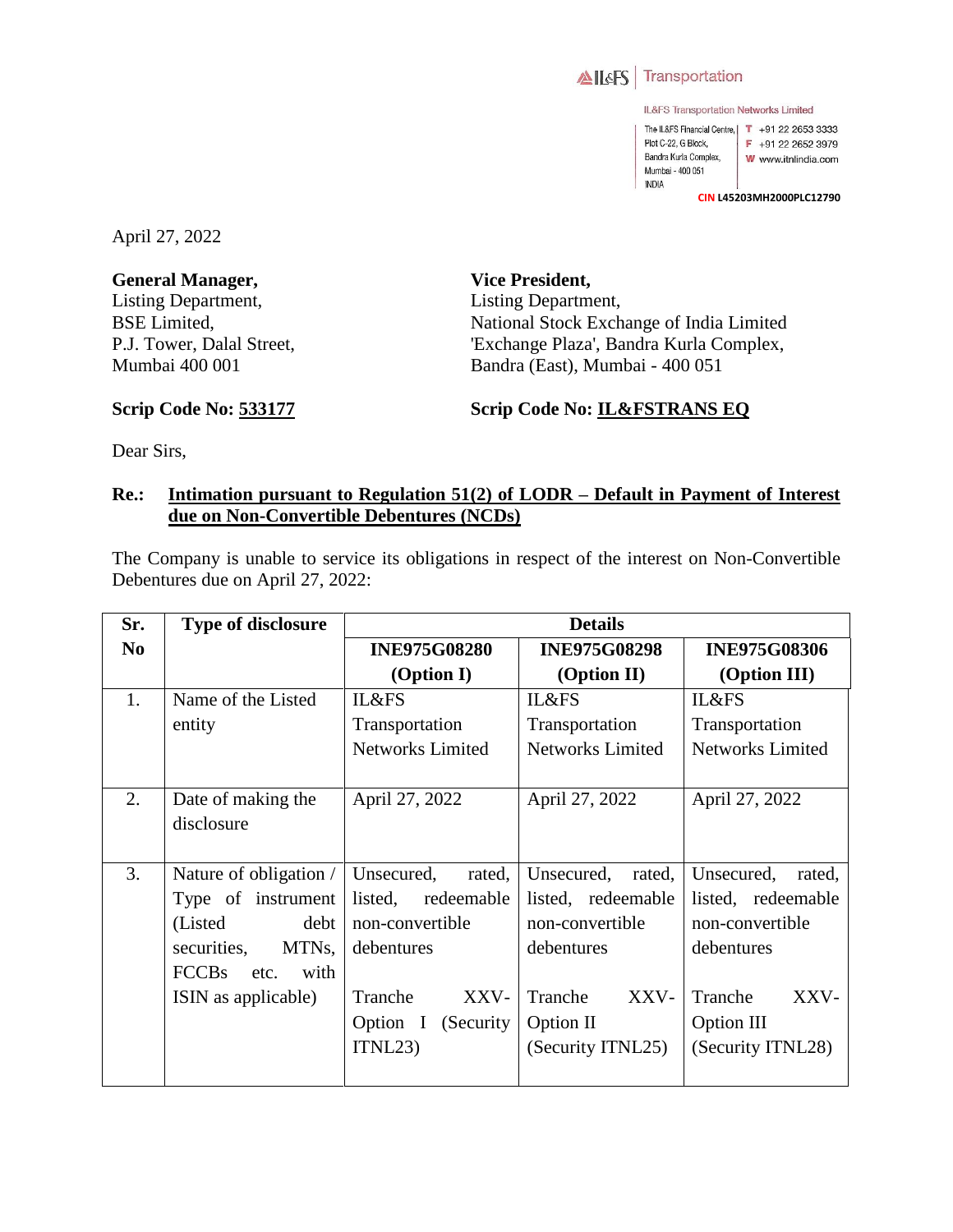## AILAS Transportation

IL&FS Transportation Networks Limited

The IL&FS Financial Centre, | T +91 22 2653 3333 Plot C-22, G Block, Bandra Kurla Complex, Mumbai - 400 051 INDIA

F +91 22 2652 3979

- W www.itnlindia.com
	-

CIN L45203MH2000PLC12790

|                  |                                                                                                             | ISIN:<br>INE975G08280                                                                                          | ISIN:<br>INE975G08298                                                   | ISIN:<br>INE975G08306                                                                              |
|------------------|-------------------------------------------------------------------------------------------------------------|----------------------------------------------------------------------------------------------------------------|-------------------------------------------------------------------------|----------------------------------------------------------------------------------------------------|
| $\overline{4}$ . | Number of investors<br>in the security as on<br>date of default                                             | 04                                                                                                             | 05                                                                      | 10                                                                                                 |
| 5.               | Date of default                                                                                             | April 27, 2022                                                                                                 | April 27, 2022                                                          | April 27, 2022                                                                                     |
| 6.               | $% \overline{a}$ of<br>Details<br>the<br>obligation<br>(tenure,<br>coupon,<br>secured/unsecured<br>$etc.$ ) | Tenure: 5 Years<br>Coupon<br>Rate:<br>9.35% p.a.                                                               | <b>Tenure: 7 Years</b><br>Coupon<br>Rate:<br>9.40% p.a.                 | Tenure: 10 Years<br>Coupon<br>Rate:<br>9.45% p.a.                                                  |
|                  |                                                                                                             | Coupon<br><b>Payment</b><br><b>Frequency:</b><br>Quarterly                                                     | <b>Coupon Payment</b><br><b>Frequency:</b><br>Quarterly                 | <b>Coupon Payment</b><br><b>Frequency:</b><br>Quarterly                                            |
|                  |                                                                                                             | <b>Security:</b><br>Debentures<br>are<br>unsecured.                                                            | <b>Security:</b><br>Debentures<br>are<br>unsecured.                     | <b>Security:</b><br>Debentures<br>are<br>unsecured.                                                |
| 7.               | default<br>Current<br>amount (Amount in<br>$Rs.$ )                                                          | <b>Interest</b><br>due:<br>Rs.23,05,479/-                                                                      | <b>Interest</b><br>due:<br>Rs.34,76,712/-                               | Interest due: Rs.<br>1,74,76,027/                                                                  |
|                  | (Please provide the<br>breakup of instalment<br>and interest)                                               | [Period for which   [Period for which<br>Interest was<br>due:<br>27/01/2022<br>to<br>26/04/2022<br>90<br>days] | <b>Interest</b><br>was<br>due:27/01/2022 to<br>26/04/2022 - 90<br>days] | [Period for which]<br><b>Interest</b><br>was<br>due: $27/01/2022$ to<br>$26/04/2022 - 90$<br>days] |
| 8.               | Principal<br>Gross<br>amount on which the<br>default<br>above<br>has<br>occurred<br>(in<br>Rs.<br>crore):   | Rs. 10 Crores                                                                                                  | Rs. 15 Crores                                                           | Rs. 75 Crores                                                                                      |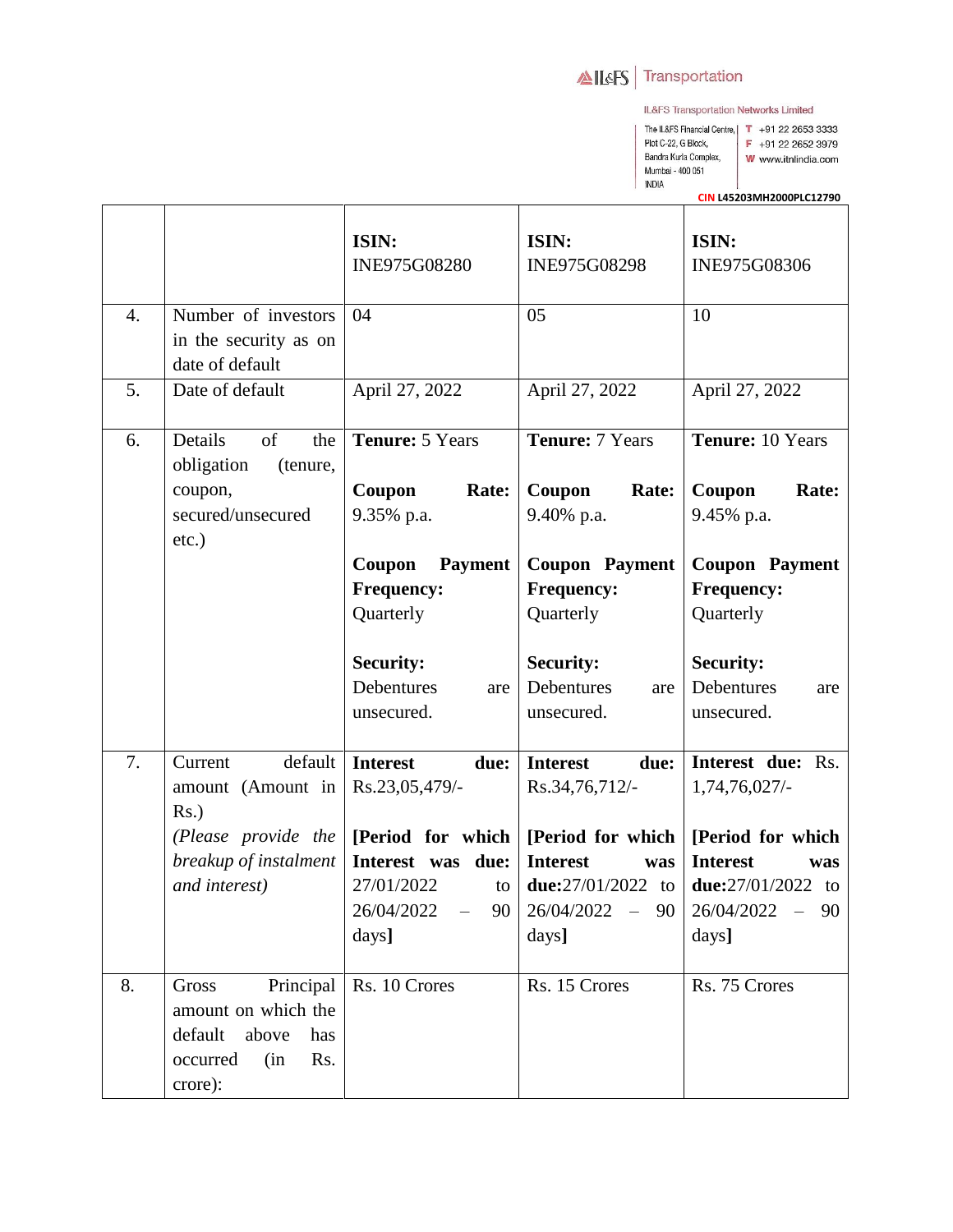|    |                          |               | <b>ALSS</b>   | Transportation                                                                                                  |                                                                    |
|----|--------------------------|---------------|---------------|-----------------------------------------------------------------------------------------------------------------|--------------------------------------------------------------------|
|    |                          |               |               | IL&FS Transportation Networks Limited                                                                           |                                                                    |
|    |                          |               |               | The IL&FS Financial Centre.<br>Plot C-22, G Block,<br>Bandra Kurla Complex,<br>Mumbai - 400 051<br><b>INDIA</b> | +91 22 2653 3333<br>т<br>$F + 912226523979$<br>W www.itnlindia.com |
|    |                          |               |               |                                                                                                                 | CIN L45203MH2000PLC12790                                           |
| 9. | of<br>Total<br>amount    | Rs. 10 Crores | Rs. 15 Crores |                                                                                                                 | Rs. 75 Crores                                                      |
|    | securities issued<br>(in |               |               |                                                                                                                 |                                                                    |
|    | Rs. crore)               |               |               |                                                                                                                 |                                                                    |

Thank you.

Yours faithfully, For IL&FS Transportation Networks Limited

 $SD/-$ 

Krishna Ghag Vice President & Company Secretary

(Kind Attn: This intimation is being made pursuant to email dated April 24, 2020 regarding Guidelines for submissions on NEAPS Portal in the wake of CoVID 19 virus of Listing Compliance Department, National Stock Exchange of India Limited. Accordingly, the submission is being made in SD/- mode as the company is in compliance of the COVID-19 Guidelines of Work from Home.)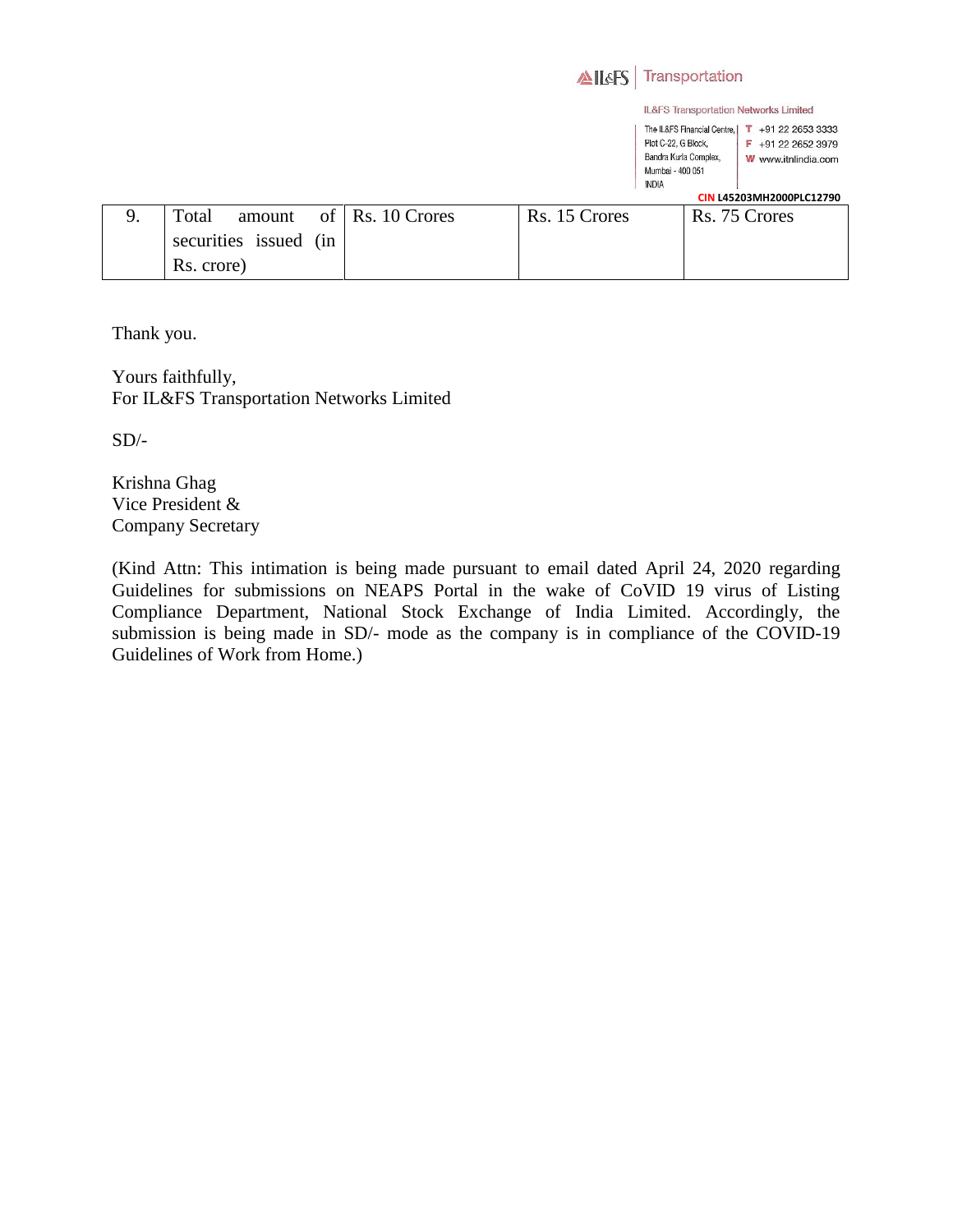

IL&FS Transportation Networks Limited

The IL&FS Financial Centre, | T +91 22 2653 3333 Plot C-22, G Block, F +91 22 2652 3979 Bandra Kurla Complex, W www.itnlindia.com Mumbai - 400 051 INDIA

**CIN L45203MH2000PLC12790**

April 27, 2022

**General Manager,**  Listing Department, BSE Limited, P.J. Tower, Dalal Street, Mumbai 400 001

**Vice President,**  Listing Department, National Stock Exchange of India Limited 'Exchange Plaza', Bandra Kurla Complex, Bandra (East), Mumbai - 400 051

**Scrip Code No: 533177**

**Scrip Code No: IL&FSTRANS EQ**

Dear Sirs,

## **Re.: Intimation pursuant to Regulation 51(2) of LODR – Default in Payment of Interest due on Non-Convertible Debentures (NCDs)**

The Company is unable to service its obligations with respect to payment of the interest on Non-Convertible Debentures due on April 27, 2022:

| Sr. No | <b>Type of disclosure</b>                  | <b>Details</b>                        |
|--------|--------------------------------------------|---------------------------------------|
| 1.     | Name of the Listed entity                  | IL&FS<br>Transportation Networks      |
|        |                                            | Limited                               |
| 2.     | Date of making the disclosure              | April 27, 2022                        |
|        |                                            |                                       |
| 3.     | Nature of obligation / Type of instrument  | Unsecured<br>Rated<br>Listed          |
|        | (Listed debt securities, MTNs, FCCBs etc.  | Redeemable<br>Non-Convertible         |
|        | with ISIN as applicable)                   | Debentures                            |
|        |                                            |                                       |
|        |                                            | Tranche XVIII (Security ITNL 26)      |
|        |                                            |                                       |
|        |                                            | <b>ISIN: INE975G08215</b>             |
| 4.     | Number of investors in the security as on  | $\mathbf{1}$                          |
|        | date of default                            |                                       |
| 5.     | Date of default                            | April 27, 2022                        |
|        |                                            |                                       |
| 6.     | Details of the obligation (tenure, coupon, | <b>Tenure:</b> It shall commence from |
|        | secured/unsecured, etc.)                   | the Deemed Date of Allotment i.e.,    |
|        |                                            | October 26, 2017 and end on the       |
|        |                                            | day falling at the expiry of 10 (Ten) |
|        |                                            | years therefrom.                      |
|        |                                            |                                       |